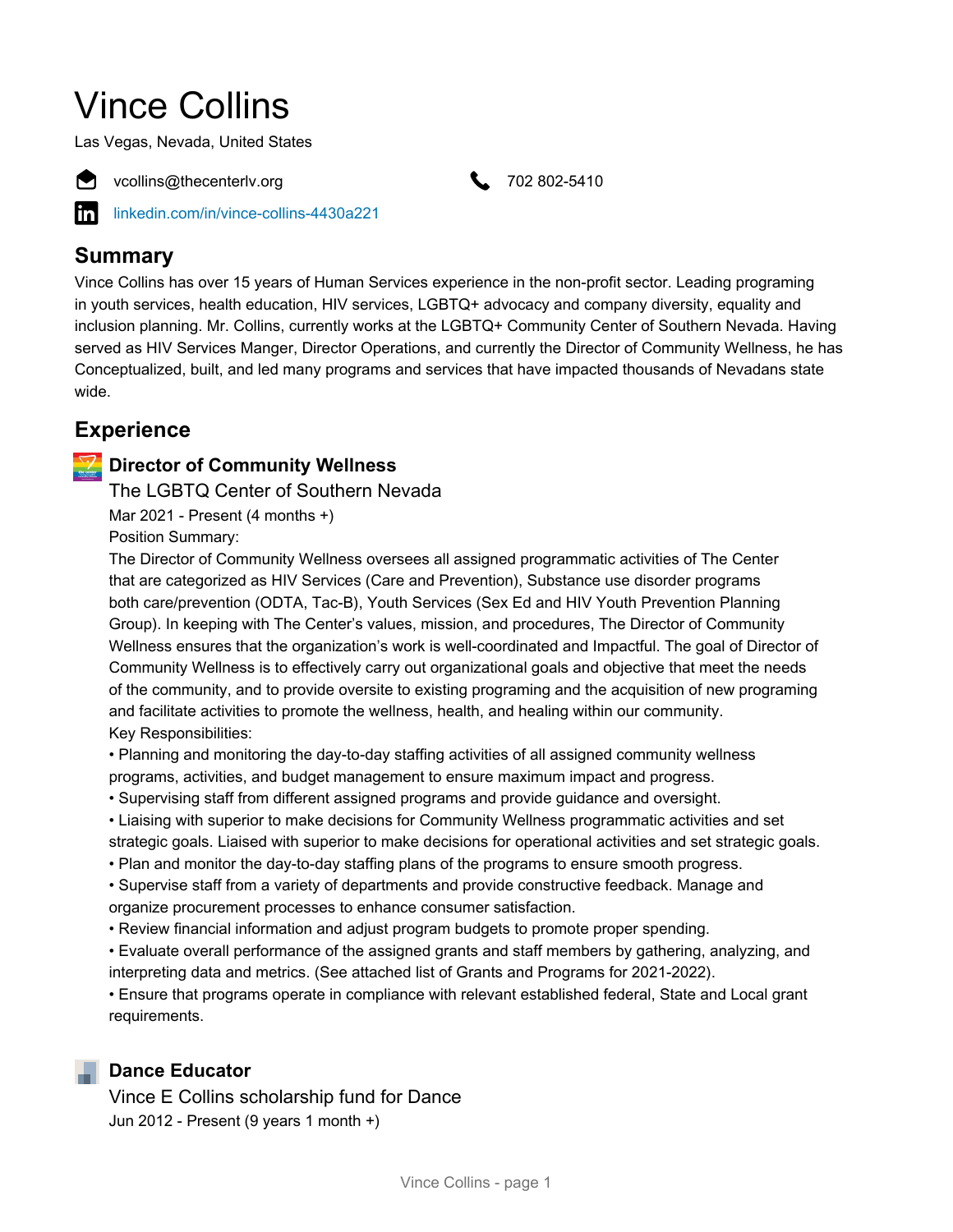Design to help young people realize their dream of becoming a professional Dancer. Mr. Collins raised thousands of dollars to provide scholarships for youth to intend summer dance programs. He has received a proclamation from the city of Flint Michigan for his service to inner city youth and dance.

#### **Director Of Operations**

#### The LGBTQ Center of Southern Nevada

Feb 2019 - Mar 2021 (2 years 2 months)

• Oversees the daily operations of the community center including the main facility/grounds and Health/ Wellness Clinic (HIV/STI Testing Site), Cyber Center, lending library, Event Hall.

• Provides over site to many of the programs: HIV Services, Youth Services, Seniors, Transgender, Volunteers and community groups.

• Administrative functions (contracts, policies and procedures, MOU's, budgets, program data management, analysis and reporting; human resources duties, personnel procurement and development, grant procurement).

• Manages the acquisition and implementation of the 340B drug Pricing Program in partnership with the Southern Nevada Health District, Optum Care Pharmacy and HIV Services PEP/PREP team.

• Interfaces with community partners, state and local officials, media.

• Certified HIV/STI Testing and counselling.

• Facilitates client support and education groups ( HIV "Living Well, Medication adherence "Med-Time", and Social Networking; Black Queer Men of Las Vegas "BQMLV").

#### **HIV Outreachworker/Non-Medical Case Manager**

#### The LGBTQ Center of Southern Nevada

May 2018 - Feb 2019 (10 months)

Mr. Collins has worked in Public Health and Wellness for over Ten years receiving various certifications in HIV Services. He has worked in case management both Non-Medical and Medical and outreach/ advocacy, and in educating the public in health literacy, treatment adherence and health education risk reduction.

Currently in the role of Outreach Worker( After taking a one year sabbatical) Mr. Collins previously has served as HIV Services Manager for The Center spear heading many programs including its broadbase community HIV prevention campaigns that provided over 350,000 condoms/HIV Awareness materiel /safer sex and harm reduction Kits to over 30 community service organizations, pharmacies, Bars and Medical Centers.

Mr. Collins developed and coordinated its high impact MSM HIV prevention program during his tenure as well creating a youth engagment group for prevention and Med-Time a treatment adherence program for The Centers Ryan White grant funded health education risk reduction program. In addition, he has worked as an Outreach Worker for Minority Health Services (Urban League of Southern Nevada/SNHD), he has also served as Owner & Director Together as One (T.A.O) Wellness Center, Las Vegas, NV.

#### **HIV services manager**

The LGBTQ Center of Southern Nevada

Feb 2016 - Jun 2017 (1 year 5 months)

Mr. Collins manages the HIV services, grant fulfillment and public messaging for the HIV department. As well as conducting HIV support groups, organizing fundraising activities and community health events. He also provides direction on programming development for the LGBTQ young adult HIV prevention leadership programs,in addition to vocational development for Outreach workers and a Peer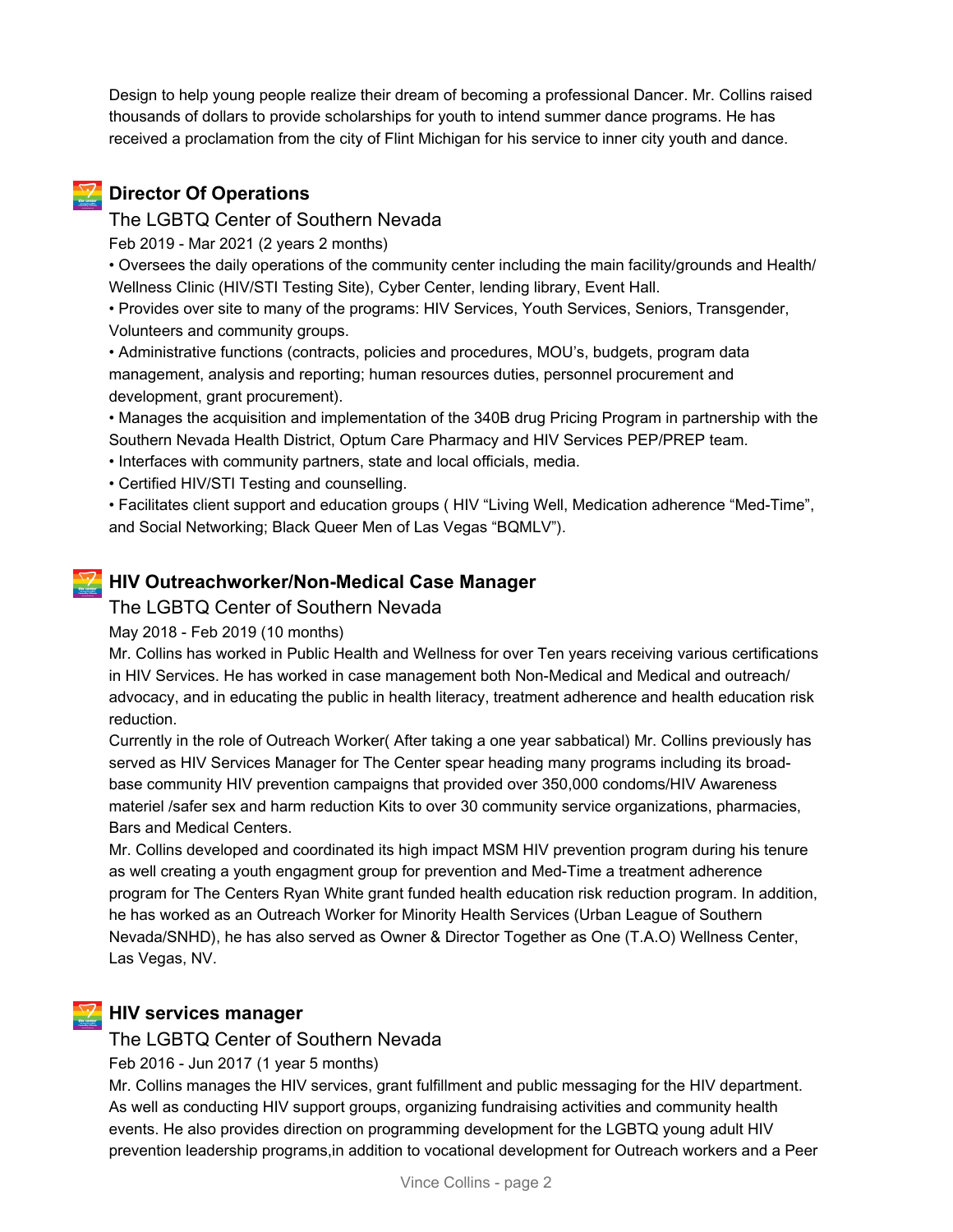Advocate, and other staff members. Mr.Collins manages the Southern Nevada Health District's Health Education and Risk Reduction grant providing over 300,000.00 condoms /safe sex and harm reduction kits through out over twenty Community service organization and Pharmacies (Walgreens) and Medical centers Annually. Stigma reduction community campaign and training, HIV 101 training and Rapid testing center promotion, newly diagnosed navigation and linkage to care, Medication Adherence are all under Mr.Collins perview.

#### **Dance Instructor**

Las Vegas Complementary Dance theater Jun 2016 - Dec 2016 (7 months)

#### **Instructor**

New Orleans Ballet Association Feb 2016 - Feb 2016 (1 month) Conducted a masterclass series of multilevel ballet classes and contemporary jazz/hip hop and improvisation.

#### **Outreach Coordinator Rapid Testing**

Southern Nevada Health District

Nov 2015 - Feb 2016 (4 months)

In coordination with SNHD and the Las Vegas Urban Leagues Minority Health Services in underserved communities of Las Vegas and Clark County Nevada as well as community health events



## **Instructor**

Dance Theatre of Harlem Jun 2015 - Jun 2015 (1 month) In collaboration with the United States Embassy and its division of Cultural Affairs Tel Aviv Israel. Master classes in Palestinian communities all over the country as well as Jewish communities, schools and conservatory's.

#### **Medical Case Manager**

Nevada Jan 2009 - Oct 2014 (5 years 10 months) Training &Certification:

Black Treatment Advocacy Network, Science and Treatment Certification 2014, Los Angeles, CA Tuberculosis Elimination and Control, 2014, Nevada Public Health Foundation Affordable Care Act, MAGI Budget Training 2014, Nevada DHHS HCV Basic Educator Certification 2014, Las Vegas, NV Cultural Competency Certification 2013, Las Vegas, NV HIV/AIDS Educator Certification, Las Vegas, NV Dance Theatre of Harlem Pre-Professional Training Program, New York, NY

#### **ACTION** Medical Case Manager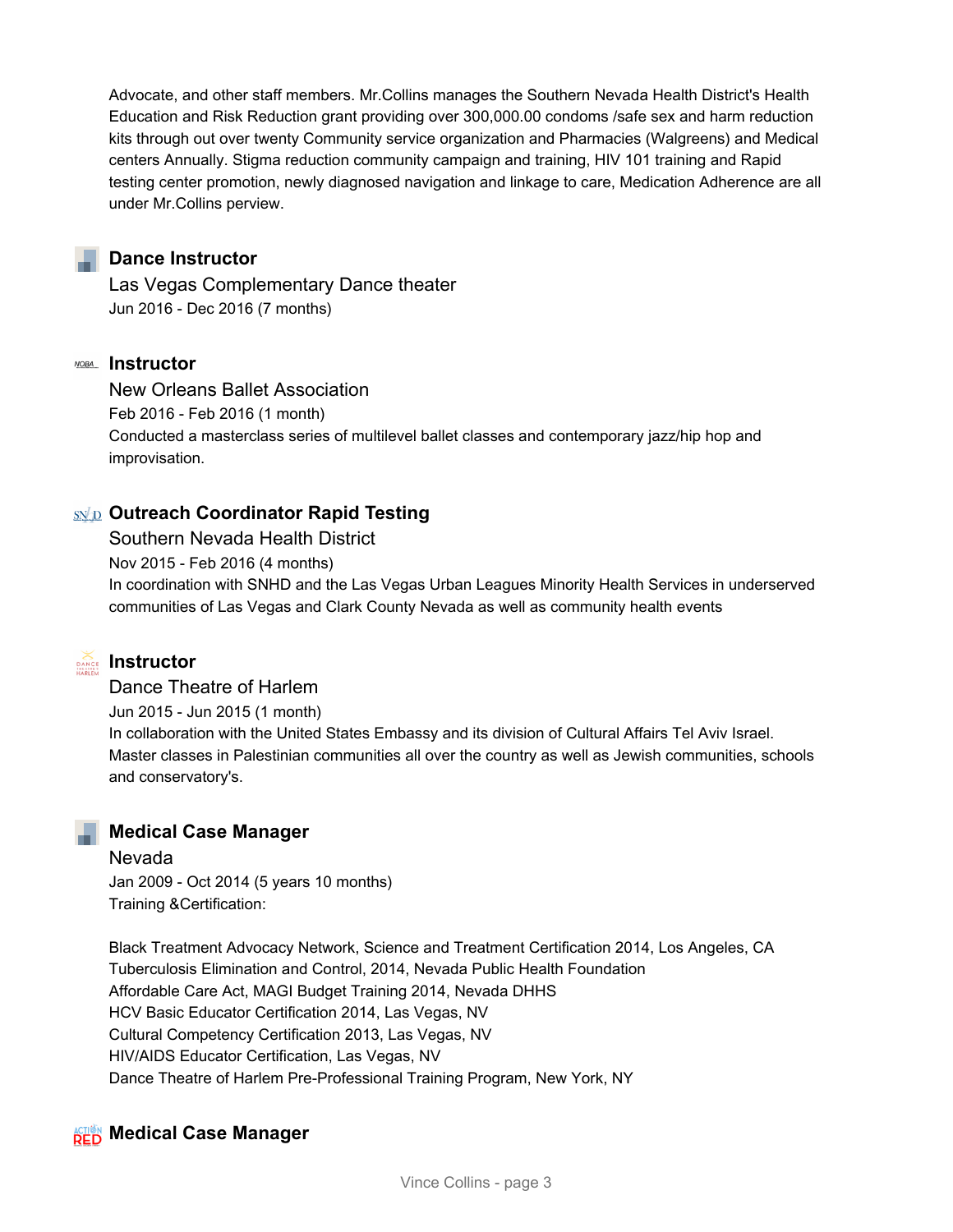#### ActionRED

Feb 2011 - May 2014 (3 years 4 months) employed as HIV Case Manager with Aid for AIDS of Nevada (AFAN). I also co-founded and was employed as a Case Manager with ActionRED, a HIV/AIDS services organization serving the Las Vegas community.

I am knowledgeable about the importance of medical adherence, quality health provision, positive provider and patient/client relationships, and self-care. In addition, I have provided community education about transmission, statistics, symptoms, and effects, and I stay current with the latest developments in HIV/AIDS research, medical care, and advocacy.

My case management work has focused on providing client intake and assessments, screening clients for eligibility and using acuity tools, making crisis referrals and linking clients to healthcare and medical resources, working within Affordable Healthcare Act guidelines, developing medical adherence curricula, and tracking and evaluating individual service plans. In addition, I have been responsible for developing and maintaining positive community and inter-agency collaborations (including with CCCSN and Community Outreach Medical Center), setting up speaker's panels, and linking clients to pharmaceutical resources. I have served as a Dance Educator in large urban communities where I utilized and honed my community engagement skills, including participant recruitment and outreach, public speaking, and classroom and group facilitation. This work greatly increased my capacity to assist diverse, bilingual, undocumented, and underserved HIV/AIDS clients and the social and medical services community of Las Vegas.

I am competent with computers, including Microsoft Office Suite and willing to learn new programs, resource and project management, and record keeping. I am available for an interview at any time and look forward to hearing from you.

Respectfully,

#### **Owner**

Together As One (T.A.O.) Wellness Center May 2012 - Jun 2013 (1 year 2 months) Owned and Operated a Multipurpose Health and Wellness Annex space for service providers.

#### **Education**

**College of Southern Nevada** 

Gen: Ed, Counseling,Psychology 2006 - 2008 Psychology major

#### **Licenses & Certifications**

**upon request** - upon request

#### **Skills**